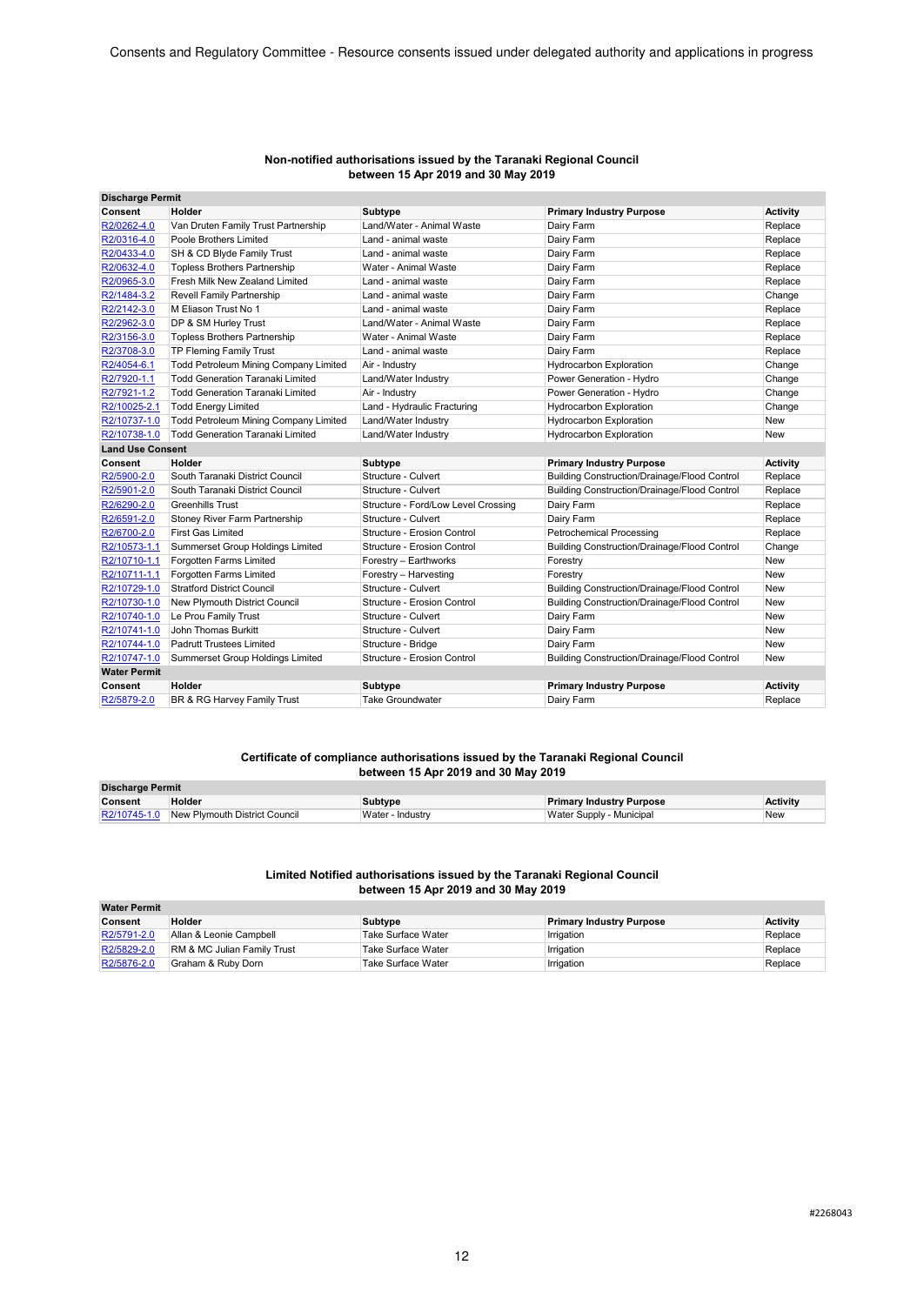**College** 

| $R2/0262-4.0$<br>Van Druten Family Trust Partnership<br>PO Box 12, Opunake 4645                                                                           | <b>Commencement Date: 17 Apr 2019</b><br>Expiry Date: 01 Dec 2043<br>Review Dates: June 2025, June 2031,<br><b>June 2037</b><br><b>Activity Class: Controlled</b>        |
|-----------------------------------------------------------------------------------------------------------------------------------------------------------|--------------------------------------------------------------------------------------------------------------------------------------------------------------------------|
| Location: 919 Mid Kahui Road, Rahotu                                                                                                                      | <b>Application Purpose: Replace</b>                                                                                                                                      |
| To discharge farm dairy effluent onto land, and until 1 December 2021 after treatment in an<br>oxidation pond system and wetland, into the Rautini Stream |                                                                                                                                                                          |
| $R2/0316-4.0$                                                                                                                                             | <b>Commencement Date: 03 May 2019</b>                                                                                                                                    |
| Poole Brothers Limited                                                                                                                                    | Expiry Date: 01 Dec 2047                                                                                                                                                 |
| C/- SM Poole, 1312 Skeet Road, RD 28,<br>Hawera 4678                                                                                                      | Review Dates: June 2029, June 2035,<br><b>June 2041</b><br><b>Activity Class: Controlled</b>                                                                             |
| Location: 1251 Manaia Road, Kaponga                                                                                                                       | <b>Application Purpose: Replace</b>                                                                                                                                      |
| To discharge farm dairy effluent onto land                                                                                                                |                                                                                                                                                                          |
| $R2/0433-4.0$<br>SH & CD Blyde Family Trust<br>36 Elsham Road, RD 3, New Plymouth 4373                                                                    | <b>Commencement Date: 17 May 2019</b><br><b>Expiry Date: 01 Dec 2044</b><br>Review Dates: June 2026, June 2032,<br><b>June 2038</b><br><b>Activity Class: Controlled</b> |
| Location: 36 Elsham Road, Lepperton                                                                                                                       | <b>Application Purpose: Replace</b>                                                                                                                                      |
| To discharge farm dairy effluent onto land                                                                                                                |                                                                                                                                                                          |
| R2/0632-4.0                                                                                                                                               | <b>Commencement Date: 17 May 2019</b>                                                                                                                                    |
| Topless Brothers Partnership                                                                                                                              | Expiry Date: 01 Dec 2045                                                                                                                                                 |
| C/ - John Topless, 121 Turangi Road, RD 43,<br>Waitara 4383                                                                                               | Review Dates: June 2027, June 2033,<br>June 2039<br><b>Activity Class: Controlled</b>                                                                                    |
| Location: 197 Epiha Road, Motunui                                                                                                                         | <b>Application Purpose: Replace</b>                                                                                                                                      |
| To discharge farm dairy effluent onto land, and until 1 December 2020 after treatment in an                                                               |                                                                                                                                                                          |

oxidation pond system, into an unnamed tributary of the Parahaki Stream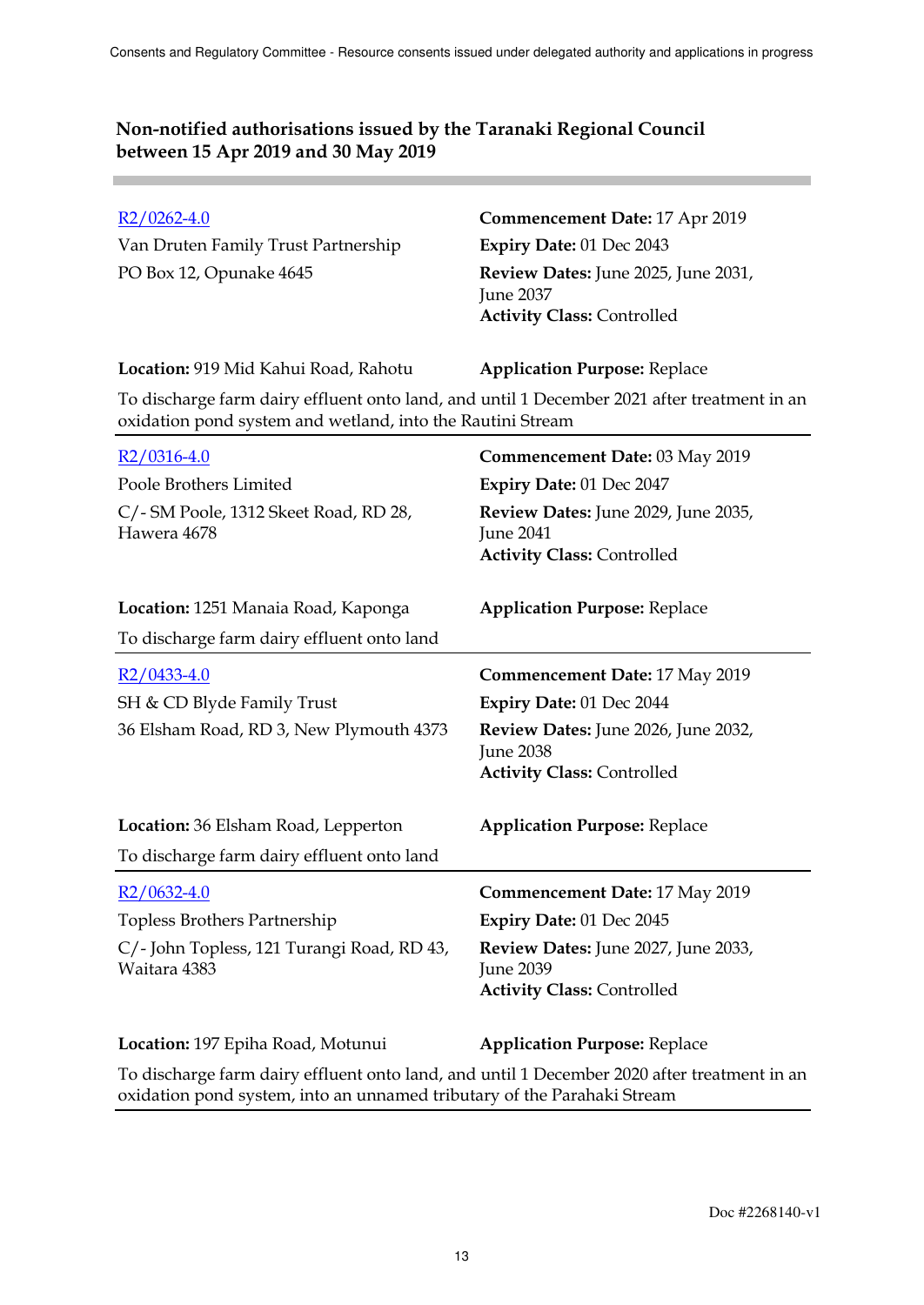| $R2/0965-3.0$                                                                                                                                            | <b>Commencement Date: 17 May 2019</b>                                                        |
|----------------------------------------------------------------------------------------------------------------------------------------------------------|----------------------------------------------------------------------------------------------|
| Fresh Milk New Zealand Limited                                                                                                                           | Expiry Date: 01 Dec 2048                                                                     |
| 2654 Skeet Road, RD 28, Hawera 4678                                                                                                                      | Review Dates: June 2030, June 2036,<br><b>June 2042</b><br><b>Activity Class: Controlled</b> |
| Location: Skeet Road, Auroa                                                                                                                              | <b>Application Purpose: Replace</b>                                                          |
| To discharge farm dairy effluent onto land                                                                                                               |                                                                                              |
| $R2/1484-3.2$                                                                                                                                            | <b>Commencement Date: 10 May 2019</b>                                                        |
| Revell Family Partnership                                                                                                                                | Expiry Date: 01 Dec 2029                                                                     |
| 547 Lower Duthie Road, RD 15, Hawera 4675                                                                                                                | Review Dates: June 2023<br><b>Activity Class: Discretionary</b>                              |
| <b>Location:</b> 547 Lower Duthie Road, Mangatoki                                                                                                        | <b>Application Purpose: Change</b>                                                           |
| To discharge farm dairy effluent onto land                                                                                                               |                                                                                              |
| $R2/2142-3.0$                                                                                                                                            | <b>Commencement Date: 22 May 2019</b>                                                        |
| M Eliason Trust No 1                                                                                                                                     | Expiry Date: 01 Dec 2047                                                                     |
| 759 Palmer Road, RD 29, Hawera 4679                                                                                                                      | Review Dates: June 2029, June 2035,<br><b>June 2041</b>                                      |
|                                                                                                                                                          | <b>Activity Class: Controlled</b>                                                            |
| Location: 759 Palmer Road, Kaponga<br>To discharge farm dairy effluent onto land                                                                         | <b>Application Purpose: Replace</b>                                                          |
|                                                                                                                                                          |                                                                                              |
| $R2/2962-3.0$                                                                                                                                            | <b>Commencement Date: 17 Apr 2019</b>                                                        |
| DP & SM Hurley Trust                                                                                                                                     | Expiry Date: 01 Dec 2047                                                                     |
| DP & SM Hurley, 1074 Upper Palmer Road,<br>RD 29, Hawera 4679                                                                                            | Review Dates: June 2029, June 2035,<br><b>June 2041</b><br><b>Activity Class: Controlled</b> |
| Location: 1074 Palmer Road, Kaponga                                                                                                                      | <b>Application Purpose: Replace</b>                                                          |
| To discharge farm dairy effluent onto land, and until 1 December 2020 after treatment in an<br>oxidation pond system and wetland, into the Kapuni Stream |                                                                                              |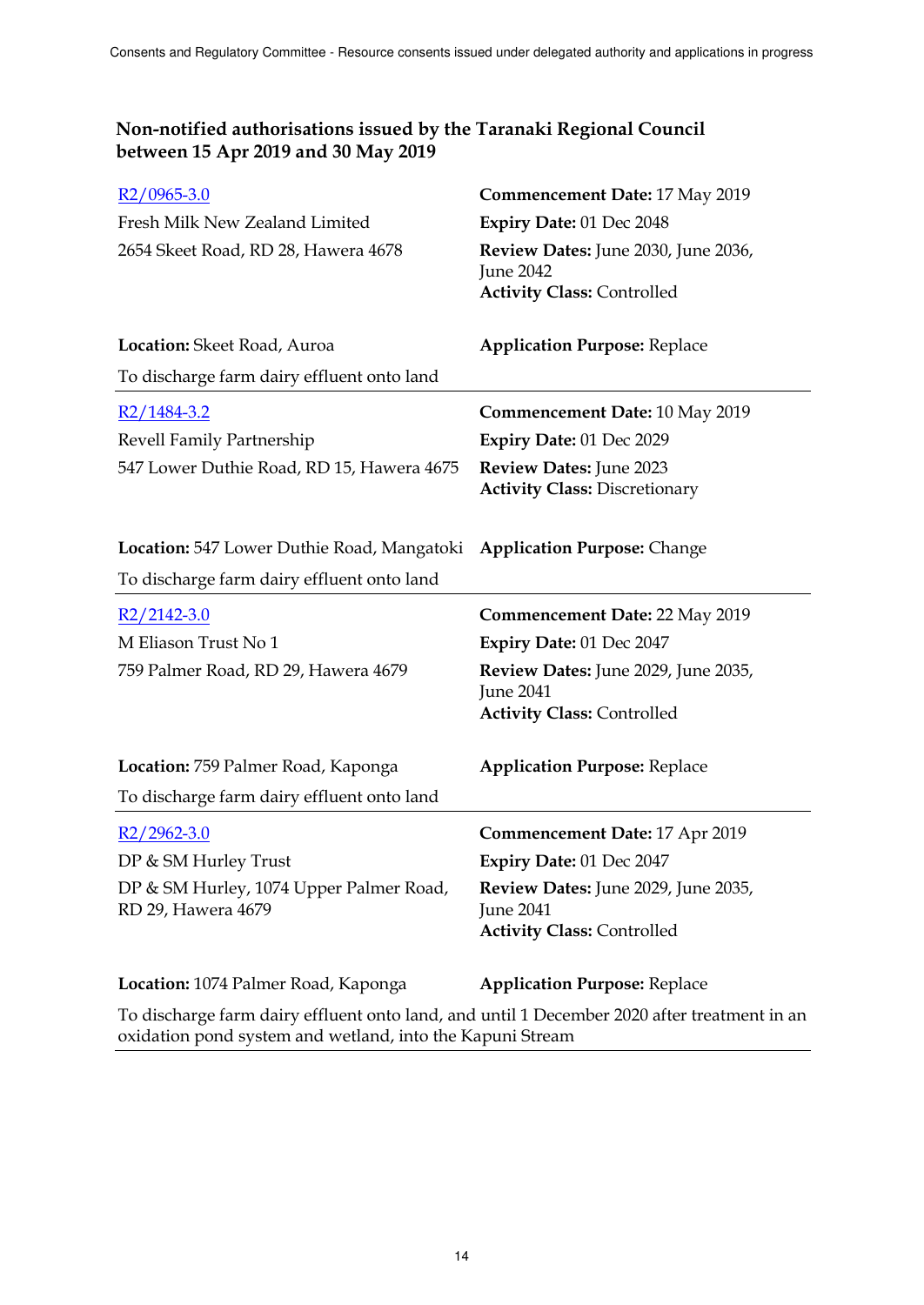| $R2/3156-3.0$                                              | <b>Commencement Date: 08 May 2019</b>                                                 |
|------------------------------------------------------------|---------------------------------------------------------------------------------------|
| Topless Brothers Partnership                               | Expiry Date: $01$ Dec $2045$                                                          |
| C/- John Topless, 121 Turangi Road, RD 43,<br>Waitara 4383 | Review Dates: June 2027, June 2033,<br>June 2039<br><b>Activity Class: Controlled</b> |

| Location: 174 Turangi Road, Tikorangi |  | <b>Application Purpose: Replace</b> |
|---------------------------------------|--|-------------------------------------|
|                                       |  |                                     |

To discharge farm dairy effluent onto land, and until 1 December 2020 after treatment in an oxidation pond system and constructed drain, into an unnamed tributary of the Parahaki Stream

| $R2/3708-3.0$<br>TP Fleming Family Trust<br>Timothy & Jane Fleming, 218 Lower Parihaka<br>Road, RD 35, Opunake 4685                                                                                  | Commencement Date: 01 May 2019<br>Expiry Date: 01 Dec 2043<br>Review Dates: June 2025, June 2031,<br>June 2037<br><b>Activity Class: Controlled</b> |  |
|------------------------------------------------------------------------------------------------------------------------------------------------------------------------------------------------------|-----------------------------------------------------------------------------------------------------------------------------------------------------|--|
| Location: 202 Lower Parihaka Road, Rahotu<br>To discharge farm dairy effluent onto land                                                                                                              | <b>Application Purpose: Replace</b>                                                                                                                 |  |
| $R2/4054-6.1$<br>Todd Petroleum Mining Company Limited<br>PO Box 802, New Plymouth 4340                                                                                                              | Commencement Date: 03 May 2019<br>Expiry Date: 01 Jun 2035<br>Review Dates: June 2023, June 2029<br><b>Activity Class: Discretionary</b>            |  |
| Location: Kapuni Production Station, 318<br>Palmer Road, Kapuni<br>To discharge emissions into the air from combustion involving flaring of petroleum                                                | <b>Application Purpose: Change</b>                                                                                                                  |  |
| products and miscellaneous emissions incidental to the treatment of gas at the Kapuni<br><b>Production Station</b><br>Change of consent conditions to authorise discharge of miscellaneous emissions |                                                                                                                                                     |  |
|                                                                                                                                                                                                      |                                                                                                                                                     |  |
| $R2/5879-2.0$<br>BR & RG Harvey Family Trust<br>6 Hampton Road, RD 37, New Plymouth 4381                                                                                                             | <b>Commencement Date: 22 May 2019</b><br>Expiry Date: 01 Jun 2037<br>Review Dates: June 2025, June 2031                                             |  |

| <b>Location:</b> 6 Hampton Road, Okato                                            | <b>Application Purpose: Replace</b> |
|-----------------------------------------------------------------------------------|-------------------------------------|
| To take and use groundwater from a bore for pasture irrigation and stock watering |                                     |
| purposes                                                                          |                                     |

**Activity Class:** Discretionary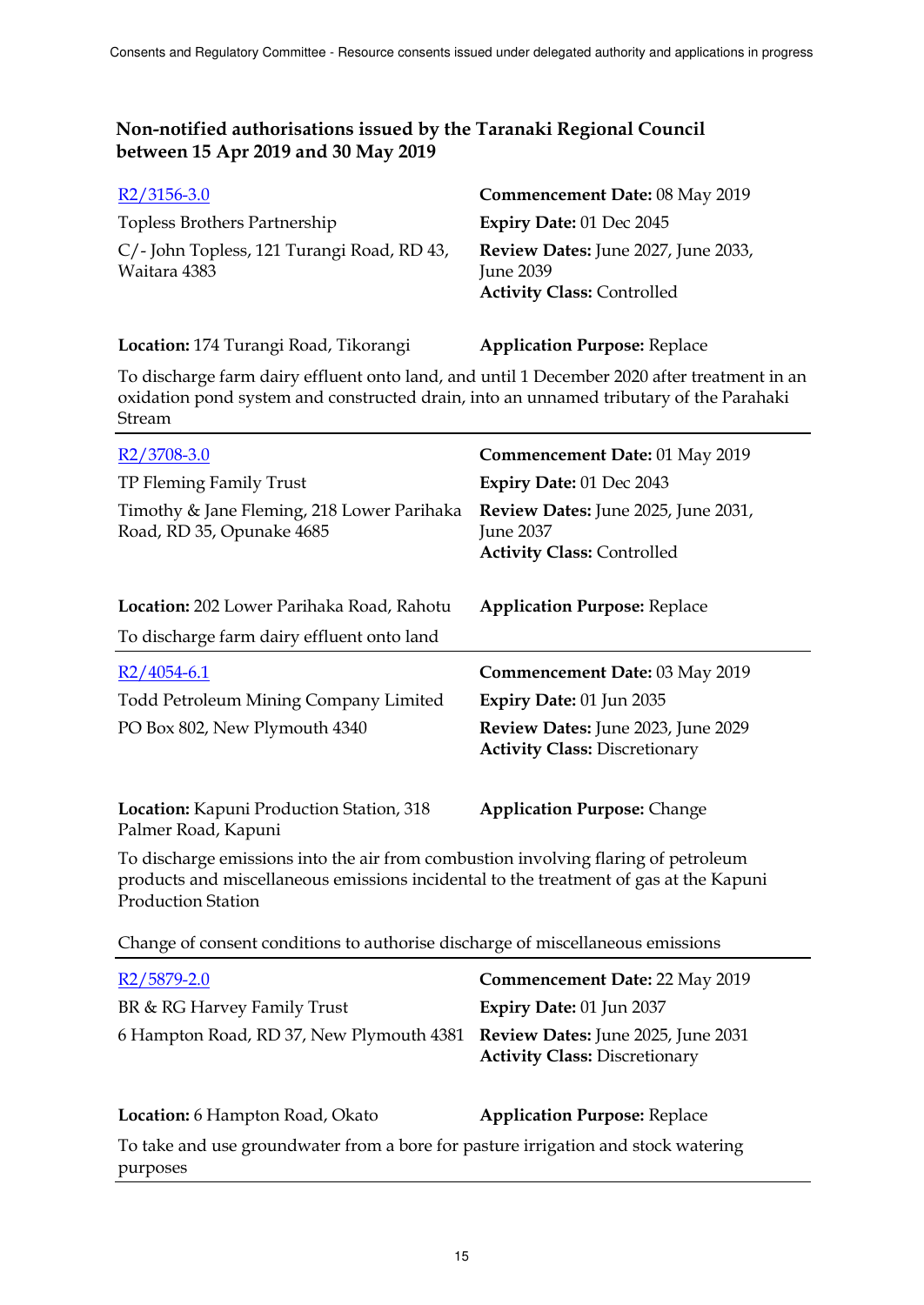| $R2/5900-2.0$                                                                    | <b>Commencement Date: 15 May 2019</b> |
|----------------------------------------------------------------------------------|---------------------------------------|
| South Taranaki District Council                                                  | Expiry Date: $01$ Jun 2036            |
| Chief Executive, Private Bag 902, Hawera 4640 Review Dates: June 2024, June 2030 |                                       |
|                                                                                  | <b>Activity Class: Discretionary</b>  |

**Location:** Kina Road, Oaonui **Application Purpose:** Replace To use an existing culvert in the Manganui Stream and to install weir baffles and a rock ramp to allow for fish passage

| $R2/5901-2.0$                                                                    | <b>Commencement Date: 15 May 2019</b> |
|----------------------------------------------------------------------------------|---------------------------------------|
| South Taranaki District Council                                                  | Expiry Date: $01$ Jun 2036            |
| Chief Executive, Private Bag 902, Hawera 4640 Review Dates: June 2024, June 2030 | <b>Activity Class: Discretionary</b>  |

**Location:** Eltham Road, Te Kiri **Application Purpose:** Replace

To use an existing culvert in the Waiteika Stream and to install weir baffles and a rock ramp to allow for fish passage

| $R2/6290-2.0$                                           | <b>Commencement Date: 03 May 2019</b>                                             |
|---------------------------------------------------------|-----------------------------------------------------------------------------------|
| Greenhills Trust                                        | <b>Expiry Date: 01 Jun 2037</b>                                                   |
| C/- WJ & DM Honeyfield, 10 Dixon Street,<br>Oakura 4314 | <b>Review Dates:</b> June 2025, June 2031<br><b>Activity Class: Discretionary</b> |
| Location: 2206 Wiremu Road, Newall                      | <b>Application Purpose: Replace</b>                                               |

To use a low level crossing in the Kapoaiaia Stream for farm access purposes

| $R2/6591-2.0$                                                    | Commencement Date: 30 May 2019                                             |
|------------------------------------------------------------------|----------------------------------------------------------------------------|
| Stoney River Farm Partnership                                    | Expiry Date: 01 Jun 2037                                                   |
| 78 Whiteley Street, Moturoa, New Plymouth<br>4310                | Review Dates: June 2025, June 2031<br><b>Activity Class: Discretionary</b> |
| <b>Location:</b> 81 Mangatete Road, Okato                        | <b>Application Purpose: Replace</b>                                        |
| To use a culvert in the Werekino Stream for farm access purposes |                                                                            |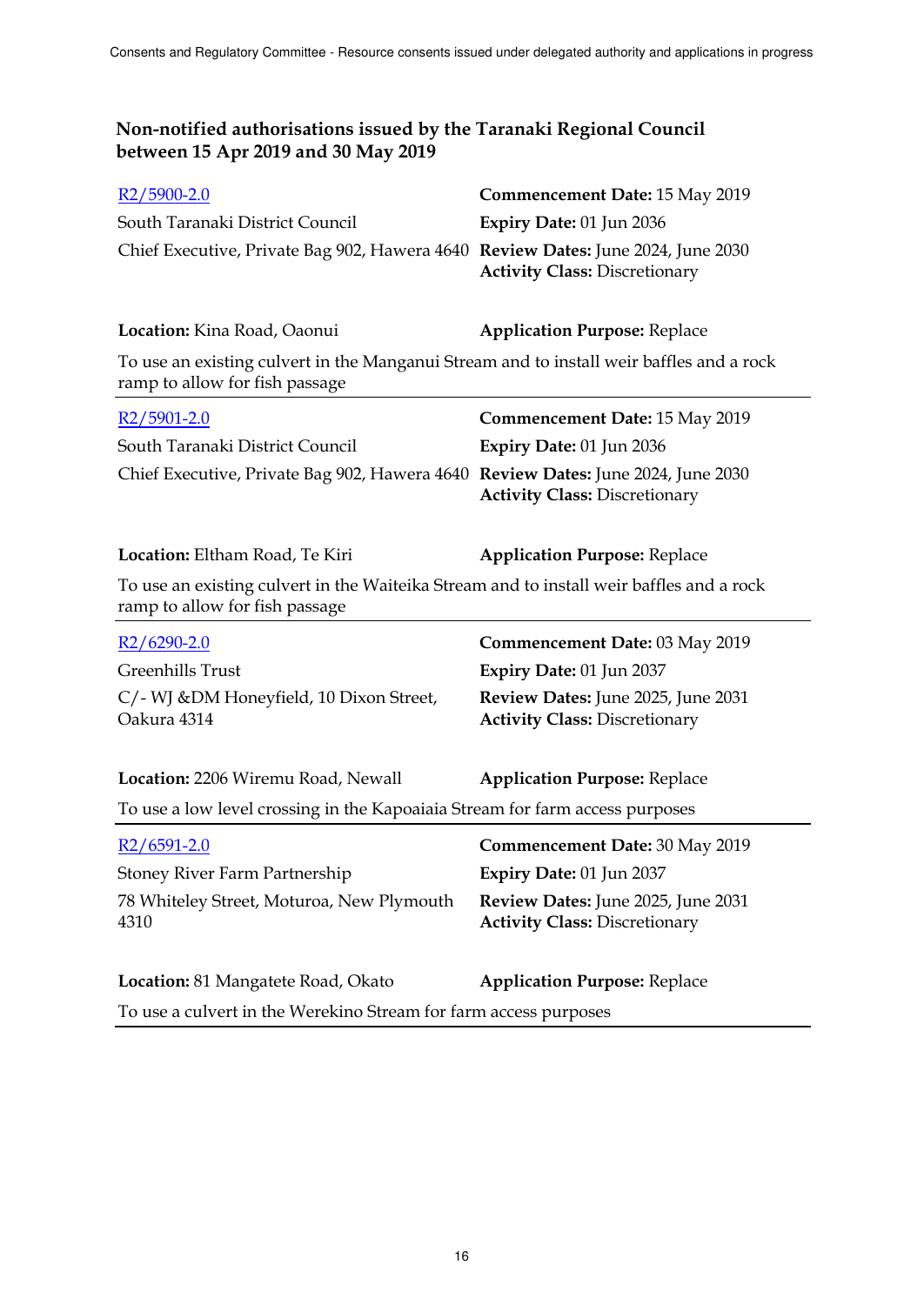| <b>Commencement Date: 30 May 2019</b>                                      |
|----------------------------------------------------------------------------|
| <b>Expiry Date: 01 Jun 2037</b>                                            |
| Review Dates: June 2025, June 2031<br><b>Activity Class: Discretionary</b> |
|                                                                            |

**Location:** Mangatete Road, Okato **Application Purpose:** Replace

To use a grade control cascade structure immediately downstream of a pipeline crossing in the Hangatahua (Stony) River for erosion control and pipeline protection purposes

| R2/7920-1.1                                                         | Commencement Date: 30 Apr 2019                                             |
|---------------------------------------------------------------------|----------------------------------------------------------------------------|
| Todd Generation Taranaki Limited                                    | Expiry Date: 01 Jun 2031                                                   |
| PO Box 8358, New Plymouth 4340                                      | Review Dates: June 2021, June 2026<br><b>Activity Class: Discretionary</b> |
| Location: McKee Production Station, 1444<br>Otaraoa Road, Tikorangi | <b>Application Purpose: Change</b>                                         |

To discharge wastewater and stormwater from a retention pond at the McKee power Plant and Organic Rankine Cycle Plant, into water and onto land where it may enter an unnamed tributary of the Mangahewa Stream

Change of consent conditions, to increase the stormwater catchment area

| R2/7921-1.2                                                                                                                                                      | Commencement Date: 30 Apr 2019                                             |
|------------------------------------------------------------------------------------------------------------------------------------------------------------------|----------------------------------------------------------------------------|
| Todd Generation Taranaki Limited                                                                                                                                 | <b>Expiry Date: 01 Jun 2031</b>                                            |
| PO Box 8358, New Plymouth 4340                                                                                                                                   | Review Dates: June 2021, June 2026<br><b>Activity Class: Discretionary</b> |
| <b>Location:</b> McKee Production Station, 1444<br>Otaraoa Road, Tikorangi                                                                                       | <b>Application Purpose: Change</b>                                         |
| To discharge emissions to air from the combustion of natural gas and other miscellaneous<br>emissions from the McKee Power Plant and Organic Rankine Cycle Plant |                                                                            |

Change of consent conditions, to include the use of an Organic Rankine Cycle Plant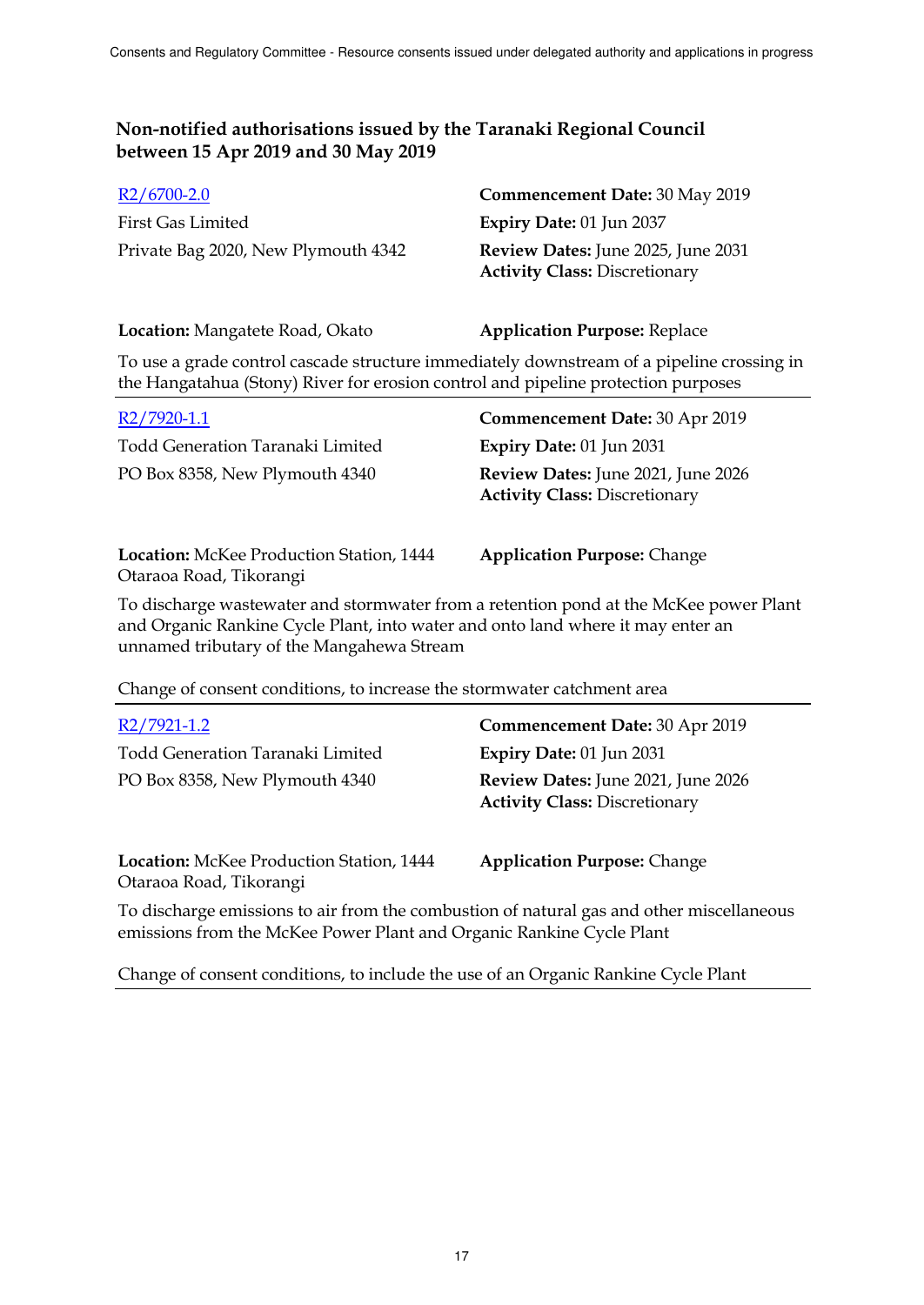| $R2/10025 - 2.1$              | <b>Commencement Date: 08 May 2019</b>                                             |
|-------------------------------|-----------------------------------------------------------------------------------|
| Todd Energy Limited           | Expiry Date: $01$ Jun 2033                                                        |
| PO Box 802, New Plymouth 4340 | <b>Review Dates:</b> June 2021, June 2027<br><b>Activity Class: Discretionary</b> |

**Location:** Mangahewa-G wellsite, 1067 Otaraoa Road, Tikorangi

**Application Purpose:** Change

To discharge water-based hydraulic fracturing fluids into land at depths greater than 3,200 mTVDss beneath the Mangahewa-G wellsite

Change of consent conditions to allow flexibility around the mapping requirements of the pre-fracturing report

| R2/10573-1.1                     | Commencement Date: 20 May 2019       |
|----------------------------------|--------------------------------------|
| Summerset Group Holdings Limited | Expiry Date: $01$ Jun 2020           |
| PO Box 5187, Wellington 6140     | <b>Review Dates:</b>                 |
|                                  | <b>Activity Class: Discretionary</b> |

**Location:** 35 Fernbrook Drive, Vogeltown **Application Purpose:** Change

To undertake temporary remedial works in an unnamed tributary of the Huatoki Stream, including the installation of a spillway, maintenance and repair of an embankment, removal of an existing culvert and the associated disturbance of the stream bed

Change of consent conditions to extend the date that permanent works are to be completed by

| R2/10710-1.1                                                         | <b>Commencement Date: 14 May 2019</b>                                   |
|----------------------------------------------------------------------|-------------------------------------------------------------------------|
| Forgotten Farms Limited                                              | Expiry Date: 01 Jun 2021                                                |
| PO Box 171, Stratford 4352                                           | <b>Review Dates:</b><br><b>Activity Class: Restricted discretionary</b> |
| Location: Arnold Road, Pohokura                                      | <b>Application Purpose: New</b>                                         |
| To undertake earthworks relating to harvesting a plantation forestry |                                                                         |
| R2/10711-1.1                                                         | <b>Commencement Date: 14 May 2019</b>                                   |
| Forgotten Farms Limited                                              | Expiry Date: 01 Jun 2021                                                |
| PO Box 171, Stratford 4352                                           | <b>Review Dates:</b><br><b>Activity Class: Controlled</b>               |
| Location: Arnold Road, Pohokura                                      | <b>Application Purpose: New</b>                                         |
| To harvest a plantation forest                                       |                                                                         |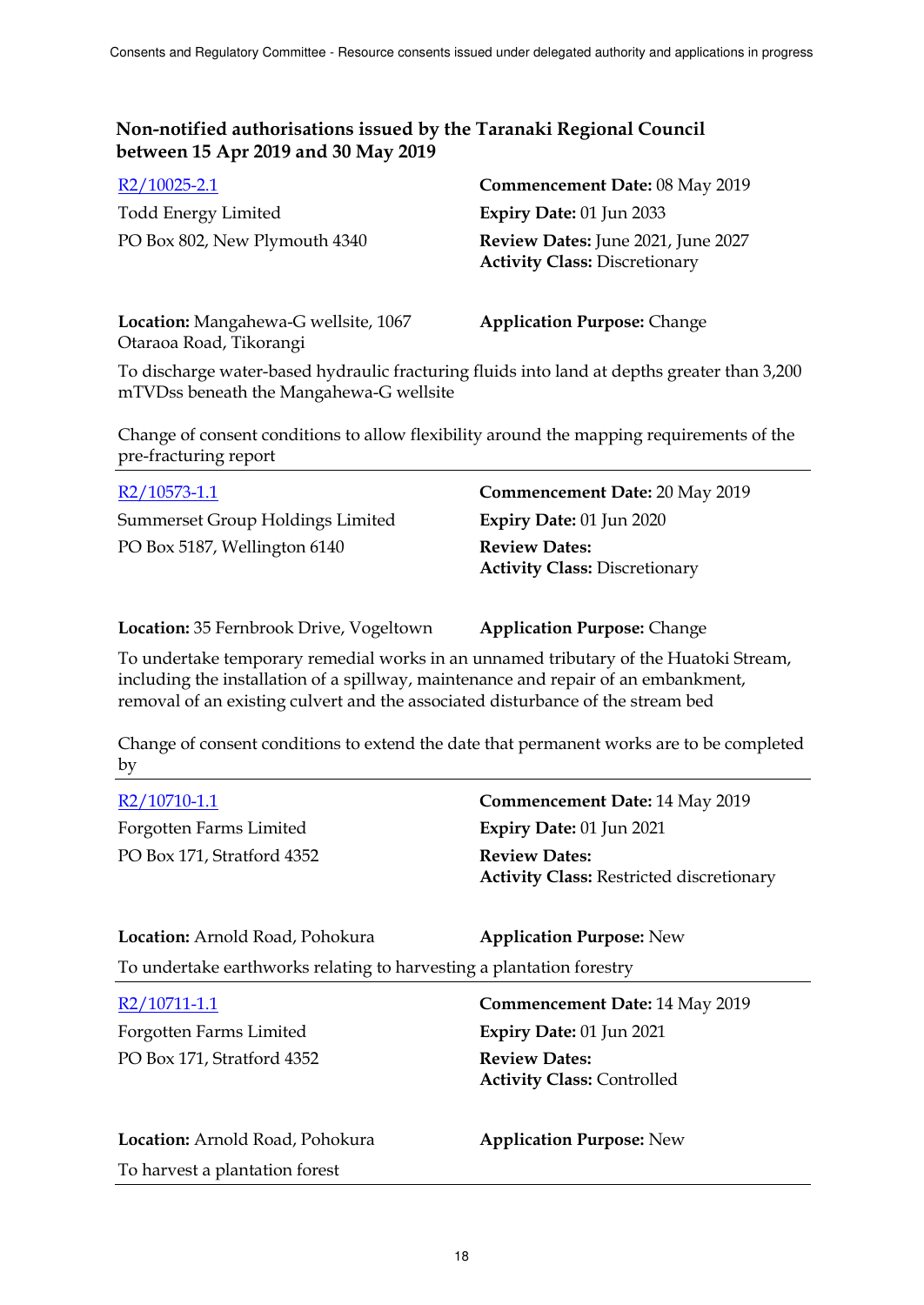| R <sub>2</sub> /10729-1.0                                                                                                                                                                        | <b>Commencement Date: 10 May 2019</b>                                      |  |
|--------------------------------------------------------------------------------------------------------------------------------------------------------------------------------------------------|----------------------------------------------------------------------------|--|
| <b>Stratford District Council</b>                                                                                                                                                                | Expiry Date: 01 Jun 2034                                                   |  |
| Chief Executive, PO Box 320, Stratford 4352                                                                                                                                                      | Review Dates: June 2022, June 2028<br><b>Activity Class: Discretionary</b> |  |
| Location: Road reserve, Monmouth Road,<br>Stratford                                                                                                                                              | <b>Application Purpose: New</b>                                            |  |
| To replace a culvert in an unnamed tributary of the Kahouri Stream, including the<br>associated disturbance of the stream bed                                                                    |                                                                            |  |
| R <sub>2</sub> /10730-1.0                                                                                                                                                                        | <b>Commencement Date: 16 Apr 2019</b>                                      |  |
| New Plymouth District Council                                                                                                                                                                    | Expiry Date: 01 Jun 2038                                                   |  |
| Private Bag 2025, New Plymouth 4342                                                                                                                                                              | Review Dates: June 2026, June 2032<br><b>Activity Class: Discretionary</b> |  |
| Location: 11a & 13 London Terrace, New<br>Plymouth                                                                                                                                               | <b>Application Purpose: New</b>                                            |  |
| To install an erosion protection structure in the bed of an unnamed tributary of the Te<br>Henui Stream                                                                                          |                                                                            |  |
| R <sub>2</sub> /10737-1.0                                                                                                                                                                        | <b>Commencement Date: 17 Apr 2019</b>                                      |  |
| <b>Todd Petroleum Mining Company Limited</b>                                                                                                                                                     | Expiry Date: 01 Jun 2021                                                   |  |
| PO Box 802, New Plymouth 4340                                                                                                                                                                    | <b>Review Dates:</b><br><b>Activity Class: Controlled</b>                  |  |
| Location: Kapuni-J wellsite, 632 Palmer Road, Application Purpose: New<br>Kaponga                                                                                                                |                                                                            |  |
| To discharge stormwater and sediment arising from earthworks at the Kapuni-J wellsite<br>onto and into land and into the Kapuni Stream                                                           |                                                                            |  |
| R2/10738-1.0                                                                                                                                                                                     | Commencement Date: 30 Apr 2019                                             |  |
| <b>Todd Generation Taranaki Limited</b>                                                                                                                                                          | Expiry Date: 01 Jun 2029                                                   |  |
| PO Box 8358, New Plymouth 4340                                                                                                                                                                   | <b>Review Dates:</b><br><b>Activity Class: Controlled</b>                  |  |
| <b>Location:</b> McKee Production Station, 1444<br>Otaraoa Road, Tikorangi                                                                                                                       | <b>Application Purpose: New</b>                                            |  |
| To discharge stormwater and sediment from earthworks during construction of the McKee<br>Organic Ranking Cycle Plant onto and into land and into an unnamed tributary of the<br>Mangahewa Stream |                                                                            |  |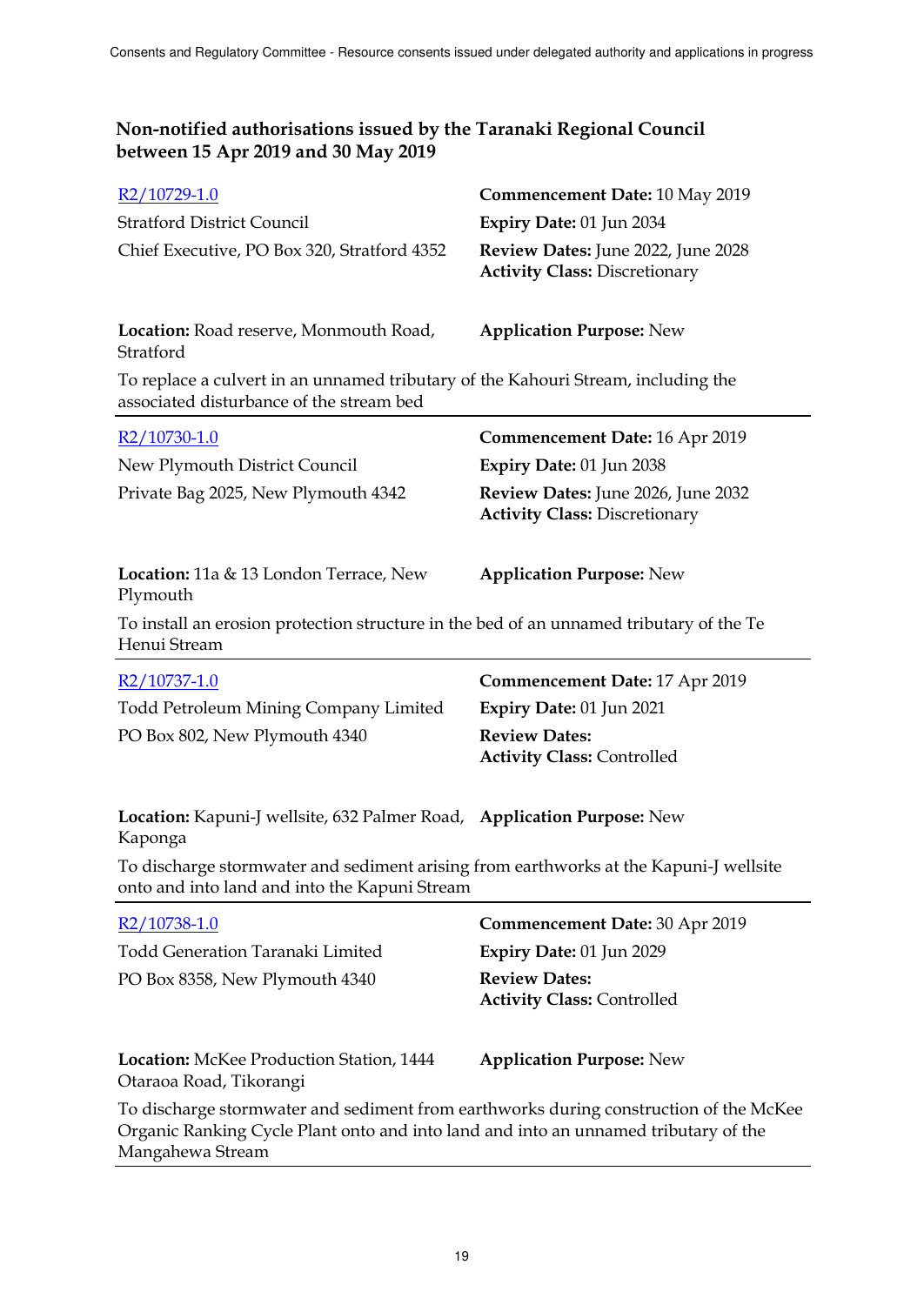| $R2/10740-1.0$                                                               | <b>Commencement Date: 24 Apr 2019</b> |
|------------------------------------------------------------------------------|---------------------------------------|
| Le Prou Family Trust                                                         | Expiry Date: $01$ Jun 2036            |
| 3509 Main South Road, RD 32, Opunake 4682 Review Dates: June 2024, June 2030 |                                       |
|                                                                              | <b>Activity Class: Discretionary</b>  |

**Location:** 476 Patiki Road, Pihama **Application Purpose:** New

To install and use a culvert in an unnamed tributary of the Oeo Stream for access purposes, including the associated disturbance of the stream bed

| $R2/10741-1.0$                                                               | <b>Commencement Date: 24 Apr 2019</b> |
|------------------------------------------------------------------------------|---------------------------------------|
| John Thomas Burkitt                                                          | <b>Expiry Date: 01 Jun 2037</b>       |
| 304 Oxford Road, RD 37, New Plymouth 4381 Review Dates: June 2025, June 2031 | <b>Activity Class: Discretionary</b>  |

**Location:** 793 Kahui Road, Rahotu **Application Purpose:** New

To install and use a box culvert in the Waitaha Stream for access purposes, including the associated disturbance of the stream bed

| $R2/10744-1.0$                       | <b>Commencement Date: 21 May 2019</b>                                             |
|--------------------------------------|-----------------------------------------------------------------------------------|
| Padrutt Trustees Limited             | Expiry Date: $01$ Jun 2035                                                        |
| 1647 Manaia Road, RD 29, Hawera 4679 | <b>Review Dates:</b> June 2023, June 2029<br><b>Activity Class: Discretionary</b> |

**Location:** 1647 Manaia Road, Mahoe **Application Purpose:** New To replace a farm bridge over the Kaupokonui Stream for farm access purposes

| $R2/10745-1.0$                      | Commencement Date: 29 May 2019                                                        |
|-------------------------------------|---------------------------------------------------------------------------------------|
| New Plymouth District Council       | <b>Expiry Date:</b>                                                                   |
| Private Bag 2025, New Plymouth 4342 | <b>Review Dates:</b><br><b>Activity Class: Permitted</b>                              |
| Location: 282 Oxford Road, Okato    | <b>Application Purpose: New - COC</b>                                                 |
| of the Kaihihi Stream               | To discharge raw water from the Okato Water Treatment plant into an unnamed tributary |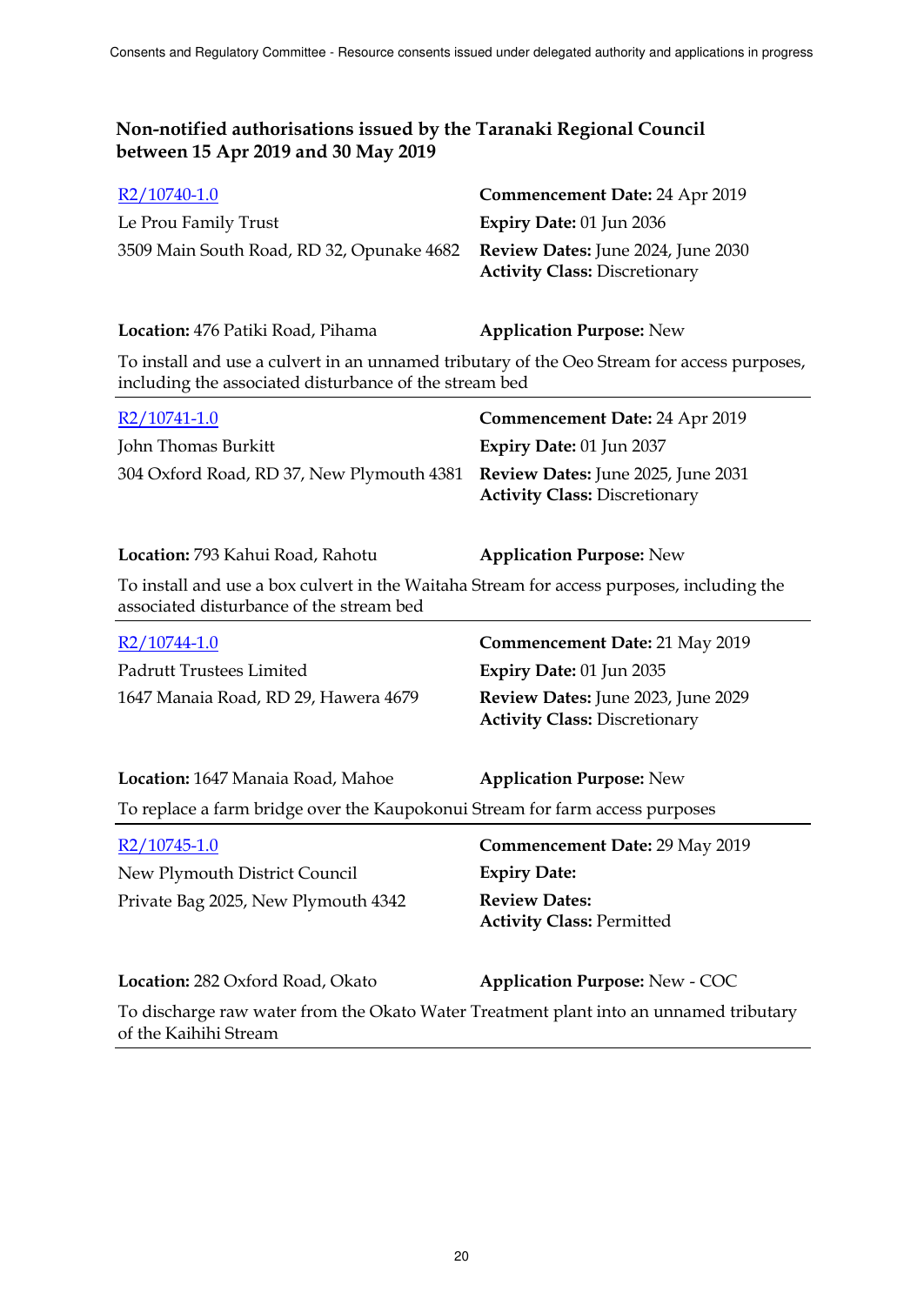| $R2/10747-1.0$                   | <b>Commencement Date: 17 May 2019</b>     |
|----------------------------------|-------------------------------------------|
| Summerset Group Holdings Limited | Expiry Date: $01$ Jun 2038                |
| PO Box 5187, Wellington 6140     | <b>Review Dates:</b> June 2026, June 2032 |
|                                  | <b>Activity Class: Discretionary</b>      |

**Location:** 35 Fernbrook Drive & 23 Te Arakete **Application Purpose:** New Place, Vogeltown

To use an existing embankment structure to dam water and to undertake remedial works in an unnamed tributary of the Huatoki Stream, including the installation of riprap, maintenance and repair of an embankment and the associated disturbance of the stream bed